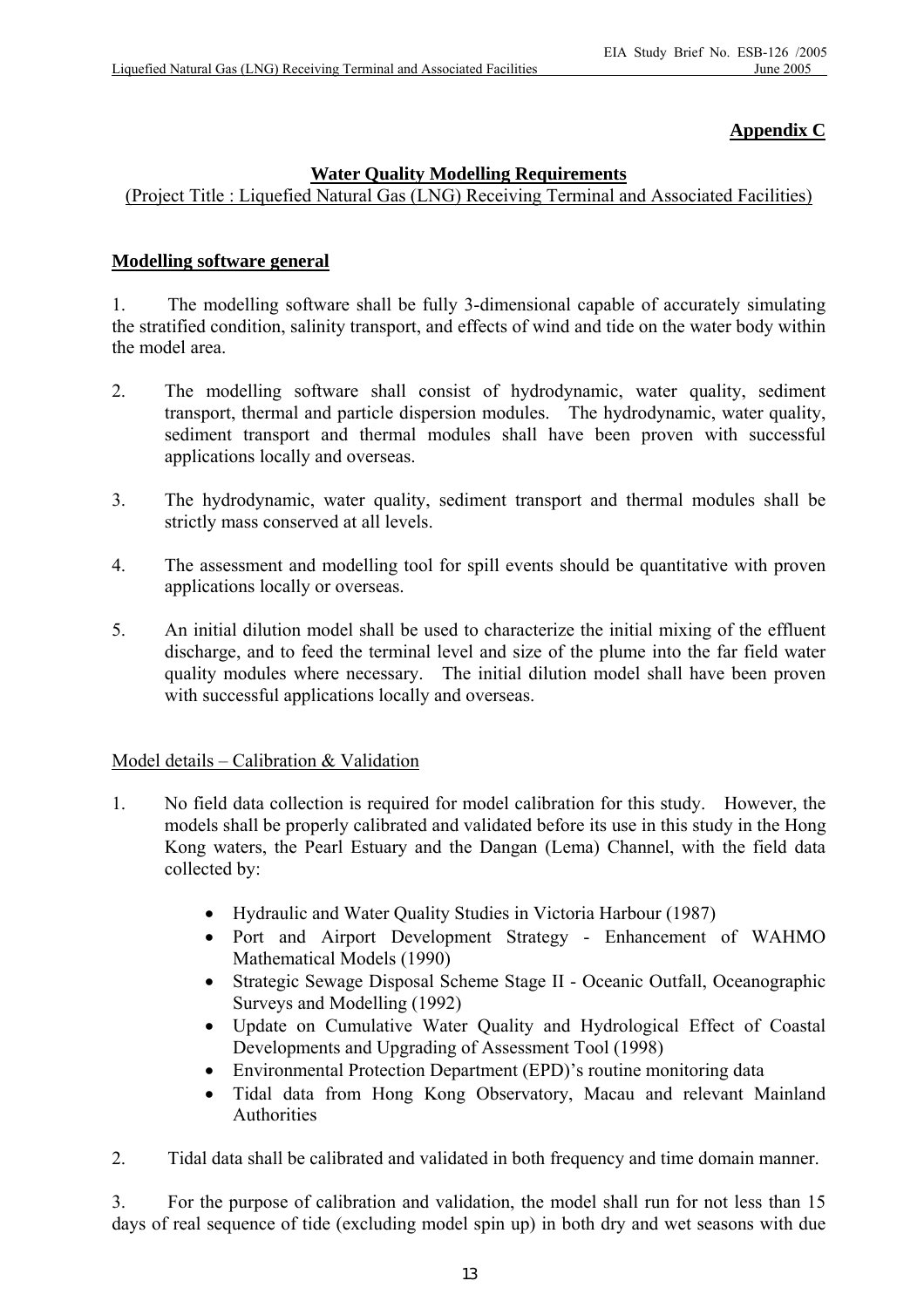consideration of the time required to establish initial conditions.

4. In general the hydrodynamic models shall be calibrated to the following criteria:

| Criteria                                                     | Level of fitness  |
|--------------------------------------------------------------|-------------------|
| with field data                                              |                   |
| tidal elevation (rms)<br>$\bullet$                           | $< 8\%$           |
| maximum phase error at high water and low water<br>$\bullet$ | $<$ 20 minutes    |
| maximum current speed deviation<br>$\bullet$                 | $<$ 30 %          |
| maximum phase error at peak speed<br>$\bullet$               | $<$ 20 minutes    |
| maximum direction error at peak speed<br>$\bullet$           | $\leq$ 15 degrees |
| maximum salinity deviation<br>$\bullet$                      | $< 2.5$ ppt       |

### Model details – Simulation

- 1. The water quality modelling results shall be qualitatively explainable, and any identifiable trend and variations in water quality shall be reproduced by the model. The water quality model shall be able to simulate and take account of the interaction of dissolved oxygen, phytoplankton, organic and inorganic nitrogen, phosphorus, silicate, BOD, temperature, suspended solids, contaminants release of dredged and disposed material, air-water exchange, *E. coli* and benthic processes. It shall also simulate salinity. Salinity results simulated by hydrodynamic models and water quality models shall be demonstrated to be consistent.
- 2. The sediment transport module for assessing impacts of sediment loss due to marine works shall include the processes of settling, deposition and re-erosion. The values of the modelling parameters shall be agreed with EPD. Contaminants release and DO depletion during dredging and dumping shall be simulated by the model.
- 3. The thermal model shall be based on the flow field produced by the hydrodynamic model. It shall incorporate the physical processes of thermal / cooled water discharge and abstraction flow, buoyancy effect of the thermal plume, and surface heat exchange. Dispersion of biocides in the discharge shall also be simulated with appropriate decay rates. Initial dilution model shall be used to quantify the initial mixing of the thermal / cooled water discharge.
- 4. The models shall at least cover the Hong Kong waters, the Pearl Estuary and the Dangan Channel to incorporate all major influences on hydrodynamic and water quality. The coverage of the proposed model shall be properly designed such that it is remote enough so that the boundary conditions would not be affected by the waterway and the proposed disposal ground. The model coverage area shall be agreed with EPD.
- 5. In general, grid size at the area affected by the project shall be less than 400 m in open waters and less than 75 m around sensitive receivers. The grid schematization shall be agreed with EPD.